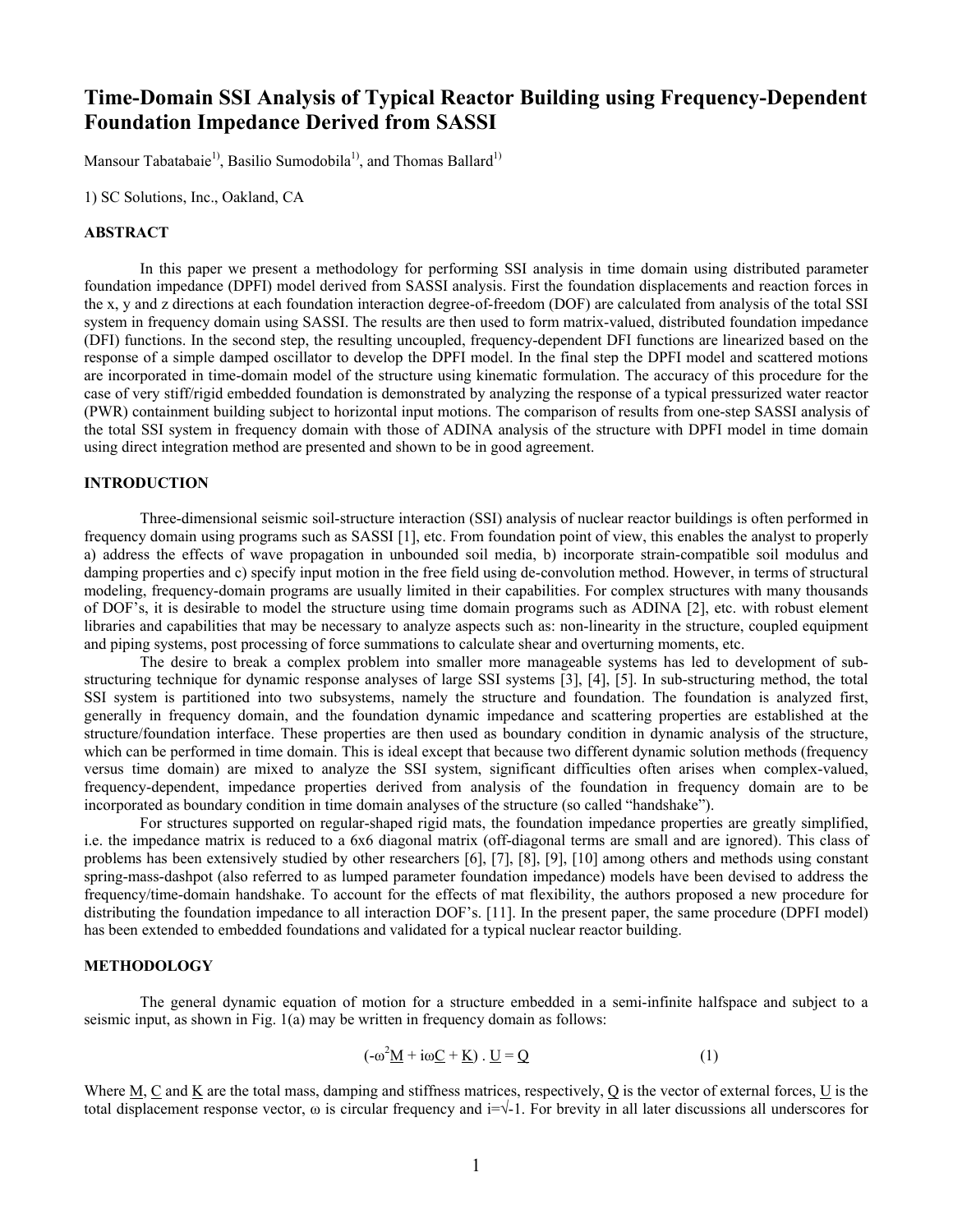matrix or vector representation are dropped and the complex-valued, coefficient matrix in Eq. (1) is replaced by  $K = -\omega^2 \underline{M} +$  $iω$  $C + K$ .



**Fig. 1 – Illustration of sub-structuring method** 

By partitioning the total SSI system into two subsystems (foundation and structure, as shown in Fig. 1(b) and 1(c), respectively) and applying the sub-structuring formulation, Eq. (1) may be written as follows:

$$
\begin{pmatrix} K_{ss} & K_{sb} \\ K_{bs} & K_{bb}+X_f \end{pmatrix} \begin{Bmatrix} U_s \\ U_b \end{Bmatrix} = \begin{Bmatrix} 0 \\ X_f. U_f \end{Bmatrix}
$$
 (2)

Where "s", "b" and "f" denote the superstructure, basement and interaction DOF's, respectively.  $X_f$  is subgrade dynamic impedance matrix and  $U_f$  is vector of scattered displacements at interaction DOF's.

To solve Eq. (2) for the structure, the subgrade dynamic impedance  $(X_f)$  and scattered motions  $(U_f)$  at all foundation interaction DOF's are needed. Assuming that the foundation reaction forces,  $Q_b$  and interaction displacements,  $U_b$  are known from solution of total SSI system, Eq. (2) may be rearranged, as follows:

$$
X_f \cdot (U_f - U_b) = Q_b = [q^{j}/(u_f - u_b)^{j}] \cdot (U_f - U_b) = D_f \cdot (U_f - U_b)
$$
 (3)

Where  $D_f = [q^j/(u_f - u_b)^j]$  is a diagonal matrix representing the complex-valued, dynamic stiffness of foundation interaction DOF's; and  $q^j$  and  $u^j$  are the soil reaction force and displacement at interaction DOF j. Substituting  $D_f$  for  $X_f$  from Eq. (3) into Eq. (2), we obtain:

$$
\begin{pmatrix}\nK_{ss} & K_{sb} \\
K_{bs} & K_{bb}+D_f\n\end{pmatrix}\n\begin{pmatrix}\nU_s \\
U_b\n\end{pmatrix} = \n\begin{pmatrix}\n0 \\
D_f \cdot U_f\n\end{pmatrix}
$$
\n(4)

As can be seen above, Eq. (4) is the same as Eq. (2) except that the full subgrade impedance matrix has now been replaced by a diagonal foundation impedance matrix consisting of uncoupled dynamic springs. Equation (4) offers an advantage over Eq. (2) in that  $D_f$  does not contain any coupling terms, i.e. it can be used to develop equivalent foundation dynamic springs for time domain analysis. It should be noted that Eq. (4) will provide exact solution to the SSI problem, as shown in Fig. 1(a), only if the soil reaction forces  $(Q_b)$  and interaction displacements  $(U_b)$  are known. Because  $Q_b$  and  $U_b$ depend on the foundation configuration and dynamic loading,  $D_f$  is referred to as "distributed foundation impedance (DFI)".

DFI is calculated by first solving the total SSI system in frequency domain to obtain  $Q_b$  and  $U_b$  at each interaction DOF j and then substituting them together with the scattered motions in Eq. (3) to calculate  $D_f$ . Alternatively, for structures having very stiff/rigid basement, DFI can be calculated with reasonable accuracy from impedance analysis of rigid massless foundation (the same model is also used to calculate scattered motions). In this case, unit-amplitude harmonic horizontal and vertical forces are applied separately at the center of base slab and the resulting reaction forces and displacements at all interaction DOF's are calculated and used to construct DFI matrix. DFI is a diagonal matrix in which each element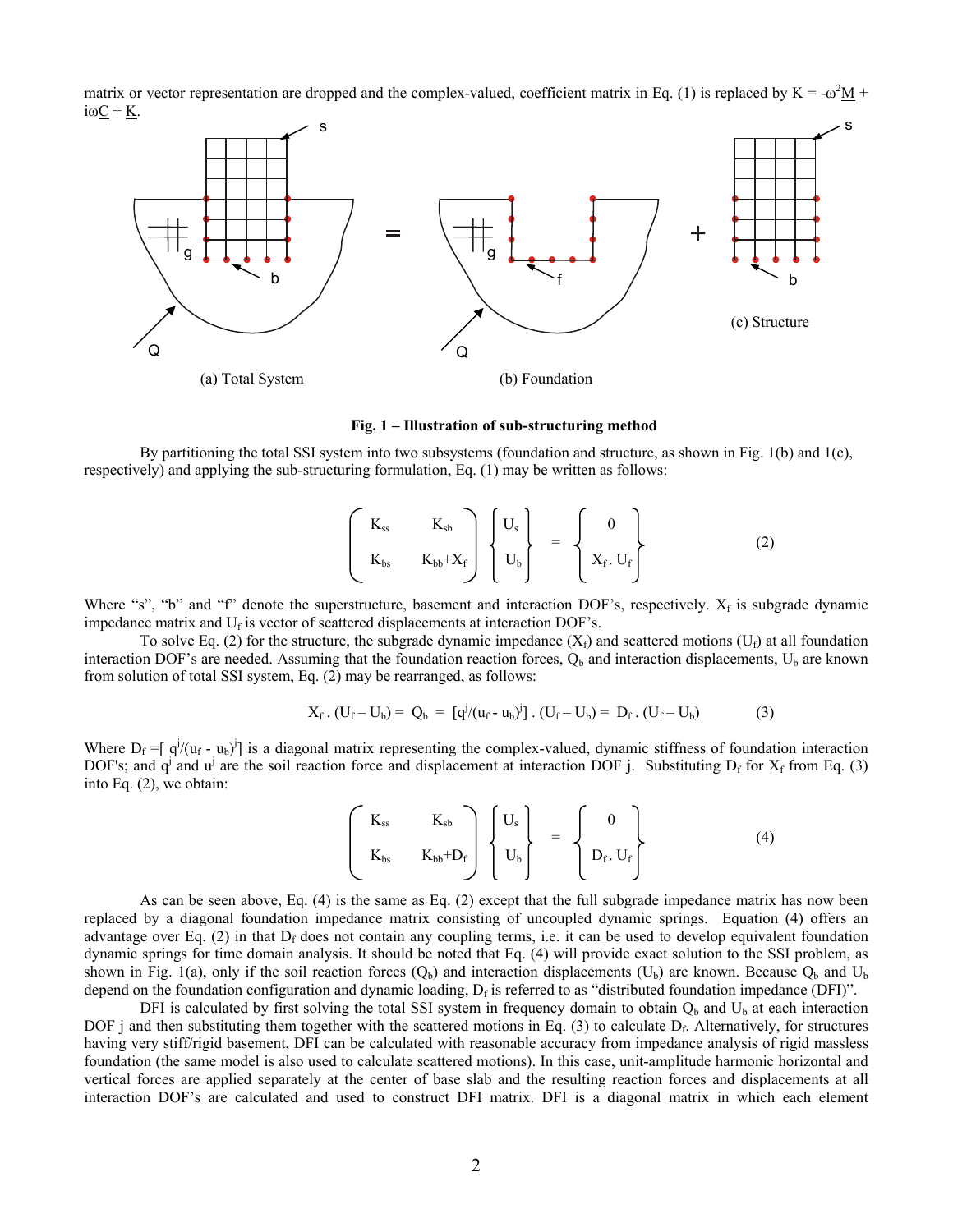constitutes a complex-valued, frequency-dependent, discrete function representing dynamic impedance at an interaction DOF. The real part of the dynamic impedance is associated with foundation stiffness and the imaginary part represents foundation damping. Because frequency-dependent foundation stiffness and damping parameters can not be directly used in time domain analyses, they are linearized based on the response of a single damped oscillator system having constant spring  $(k<sup>j</sup>)$ , dashpot (c<sup>j</sup>) and mass (m<sup>j</sup>) properties. The resulting system is referred to as DPFI or distributed KMC model.

DPFI model may be implemented in time domain analysis of the structure using either kinematic or inertial formulation [11]. In kinematic formulation, which is used herein, the DPFI model consists of a series of KMC analogs placed between the interaction and fictitious ground node DOF's in the x, y and z directions. The ground nodes are then driven by displacement time histories of scattered motions, as shown in Fig. 2 below. It should be noted that in this implementation, the virtual foundation mass, m<sup>j</sup>, should be included in the coefficient matrix with negative off-diagonal terms similar to foundation stiffness and not simply as lumped masses.



**Fig. 2 - Implementation of DPFI model in time domain model of structure using kinematic formulation** 

# **VALIDATION**

The accuracy of this methodology is demonstrated by analyzing the SSI response of a typical nuclear reactor building in both frequency and time domain. The total SSI system was first analyzed in frequency domain using SASSI [12] to obtain the baseline solution. Following this, the foundation was modeled as a rigid massless cavity (without structure) and used to derive the scattered motions and DFI discrete functions, which was then linearized to obtain DPFI model. Finally, the scattered motions and DPFI model were incorporated into the ADINA model of the structure, which was then solved in time domain using direct integration method. The results of ADINA were then compared with those of baseline solution obtained from one-step SASSI analyses.

#### **Structural Model**

The validation model is shown in Fig. 3. The model represents a typical PWR containment structure consisting of a primary concrete containment, a steel secondary containment and concrete internal structures housing the reactor. This model is an idealization of a typical pressurized water reactor and does not represent an actual or existing structure. The cylindrical reactor cavity is deeply embedded below ground surface. For simplification, the steel containment and parts of the internal structure such as the steam generator and pressurizer compartments are not modeled. Floor slabs are simplified and included mainly for their effect on the structural response. The concrete containment cylinder wall and dome are 0.90m and 0.75m thick, respectively. The internal structures consist of a 0.60m-thick cylindrical wall and reactor cavity/fuel pool structure coupled through the floor slabs. The foundation base slab is 7.00m thick and embedded approximately 13.50m below grade. The reactor vessel mass is included as lumped mass in the model. The concrete containment and internal cylindrical walls are modeled with plate/shell elements. The foundation slab/side walls and reactor cavity are modeled with solid elements. The SASSI and ADINA structural models are comparable in terms of finite elements, and node and element numbering system. In SASSI model, the excavated soils are modeled using solid elements. In ADINA model, the foundation stiffness, mass and damping (KMC) is modeled using general matrix elements. A 7% uniform damping is used for all structural elements. For ADINA, the Rayleigh damping parameters were calculated such that the damping does not exceed 7% at frequencies between 4 and 16 Hz for the containment, and between 4 and 13 Hz for the internal structures. This ensures conservative damping for the containment and internal structures modes, as shown in Table 1.

In terms of model size, the structure has 10,002 nodes of which 1,805 are interaction nodes located at soil/structure interface. The SASSI model has an additional 8,239 excavated soil nodes for a total model size of 18,241 nodes.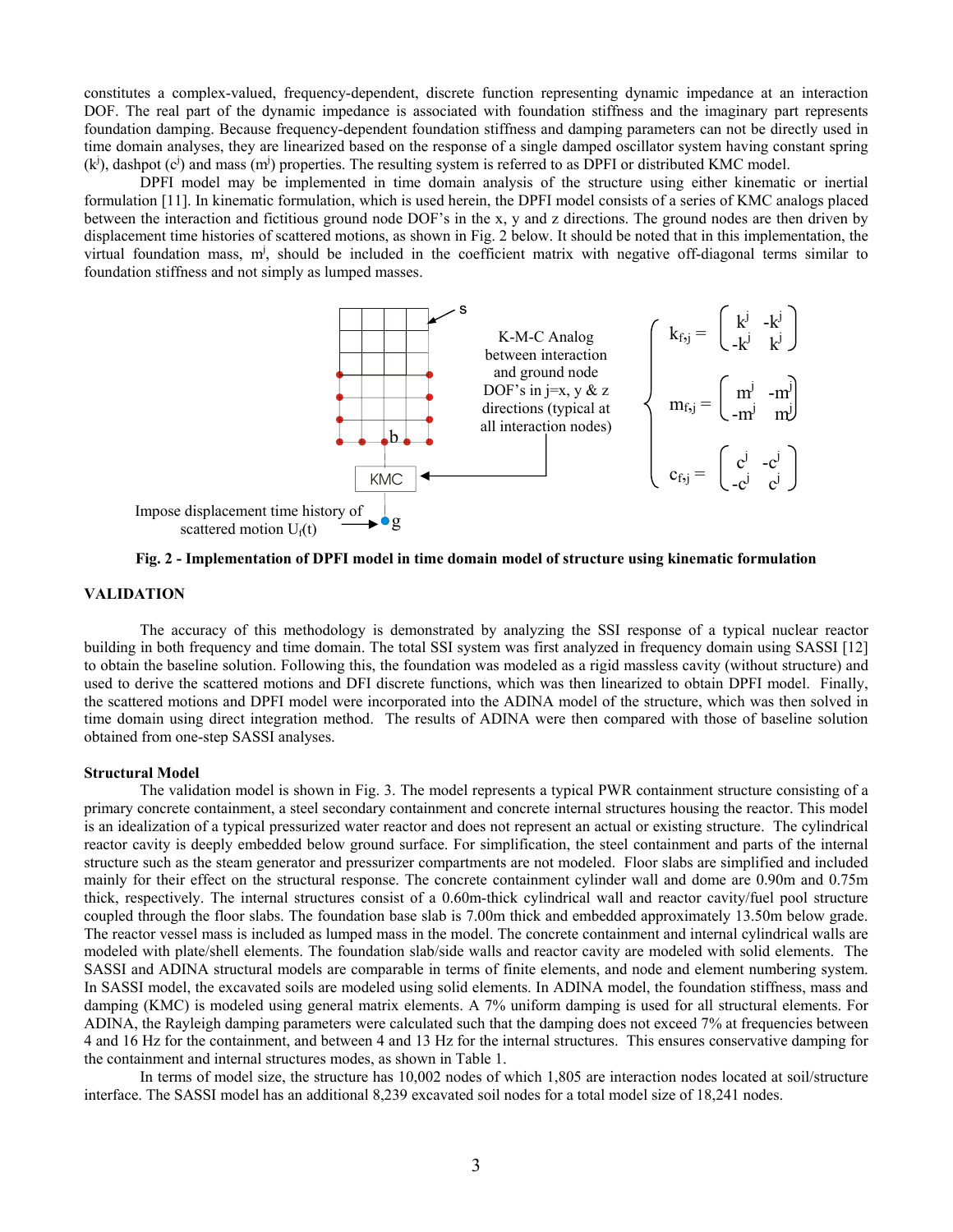

**Fig. 3– SASSI/ADINA Finite Element Structural Models** 

# **Ground Motions and Site Response**

 Ground motions selected for this study consist of two horizontal acceleration time histories (used as x and y input motions) recorded at El Centro Array #9 during 1940 Imperial Valley earthquake in California. These acceleration time histories and their 5%-damped acceleration response spectra (ARS) are shown in Fig. 4. The ground motions correspond to the free-field surface motion of a stiff soil profile (Vs=500 m/s) and are assigned peak ground acceleration of 0.50g and 0.34g in x and y directions, respectively.



**Fig. 4 – Acceleration Time Histories and ARS of Free Field Horizontal Input Motions** 

The assumed subsurface profile consists of a deep stratum of dense to very dense granular soil. Figure 5 shows the density and low-strain velocity profile. One-dimensional site response SHAKE [13] analyses were performed using the above motions specified at the free-field ground surface to develop strain-compatible soil shear wave velocity and damping ratio, as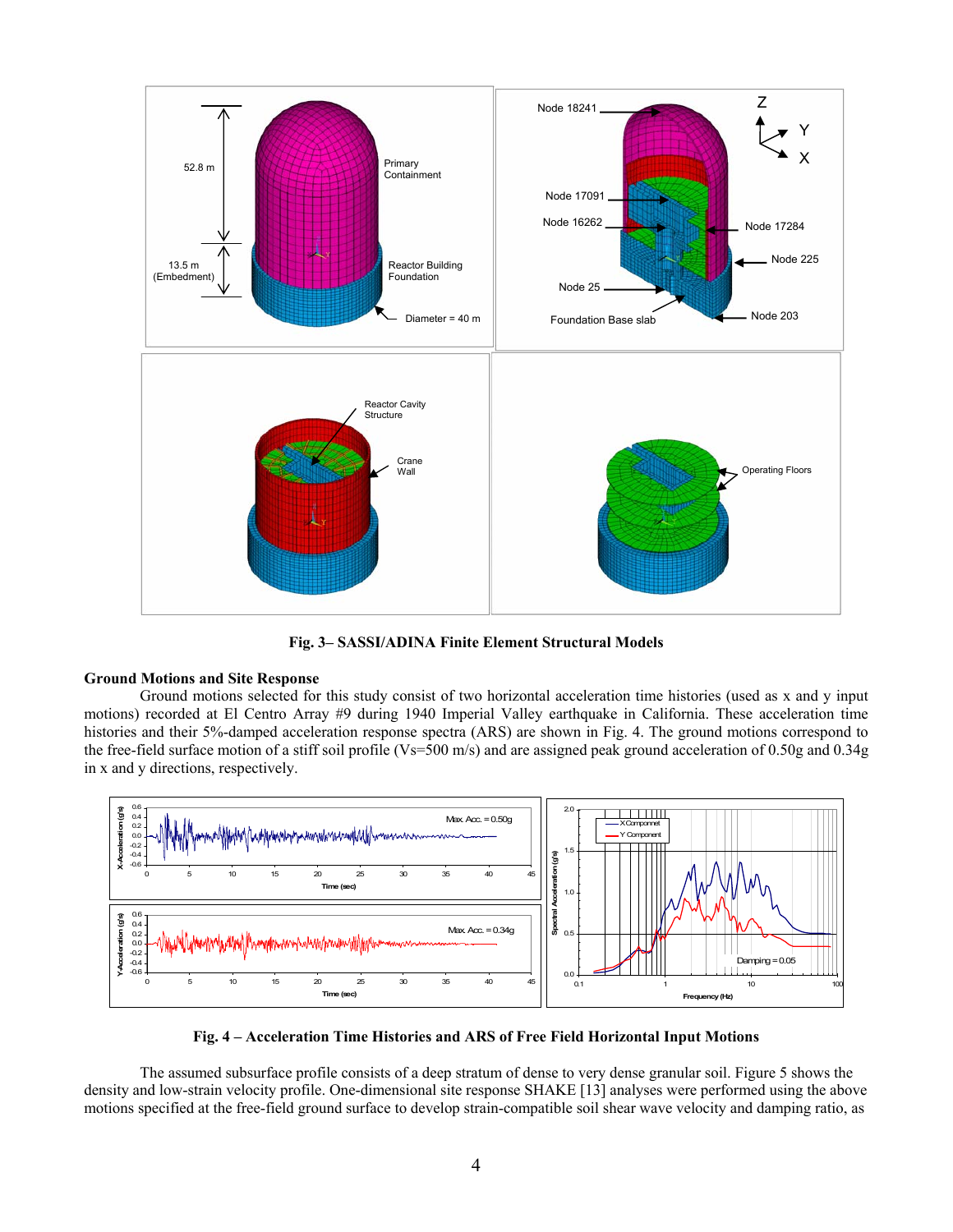shown in Fig. 5. This figure also shows the variation of peak ground acceleration versus depth computed from SHAKE analysis. The above soil profile and strain-compatible soil properties were utilized in the subsequent SSI analyses.





### **Fixed-Base Analyses**

 Fixed-base analyses of the reactor building were performed using both SASSI (frequency domain) and ADINA (time domain) to verify the accuracy of finite element models and analysis procedure used in these programs. In both models, the base slab was fixed in translations and was subjected to horizontal input in the x and y directions. Table 1 lists the first few un-damped natural frequencies of the structure obtained from ADINA modal analyses and SASSI transfer functions. In addition, the horizontal spectral acceleration response of the structure at top of primary containment (Node 18241), top of internal structures (Node 17091), corner of floor slab/shield wall (Node 17284) and base slab (Node 25) subject to scattered input motion in the x and y direction were calculated and are compared in Figure 6 and 7, respectively. The scattered motions were obtained from the scattering analyses, as discussed later. These results show excellent agreement between SASSI and ADINA fixed-base analysis results verifying the accuracy of the two structural models and dynamic analysis procedures.

**Table 1 – Undamped Fixed-Base Natural Frequencies of Reactor Building (Hz)** 

| Mode                                              | <b>ADINA</b> | <b>SASSI</b> |
|---------------------------------------------------|--------------|--------------|
| Primary Containment, 1 <sup>st</sup> Mode, X-Dir. | 5.26         | 5.21         |
| Primary Containment, 1 <sup>st</sup> Mode, Y-Dir. | 5.26         | 5.21         |
| Internal Structures, 1 <sup>st</sup> Mode, X-Dir. | 8.55         | 8.37         |
| Internal Structures, 1 <sup>st</sup> Mode, Y-Dir. | 8.82         | 8.69         |
| Primary Containment, 1 <sup>st</sup> Mode, Z-Dir. | 14.56        | 14.40        |
| Primary Containment, 2 <sup>nd</sup> Mode, X-Dir. | 15.53        | 15.41        |
| Primary Containment, 2 <sup>nd</sup> Mode, Y-Dir. | 15.59        | 1549         |



**Fig. 6 – Comparison of Fixed-Base In-Structure ARS Due to Input Motion in X-Dir** 



**Fig. 7 – Comparison of Fixed-Base In-Structure ARS Due to Input Motion in Y-Dir**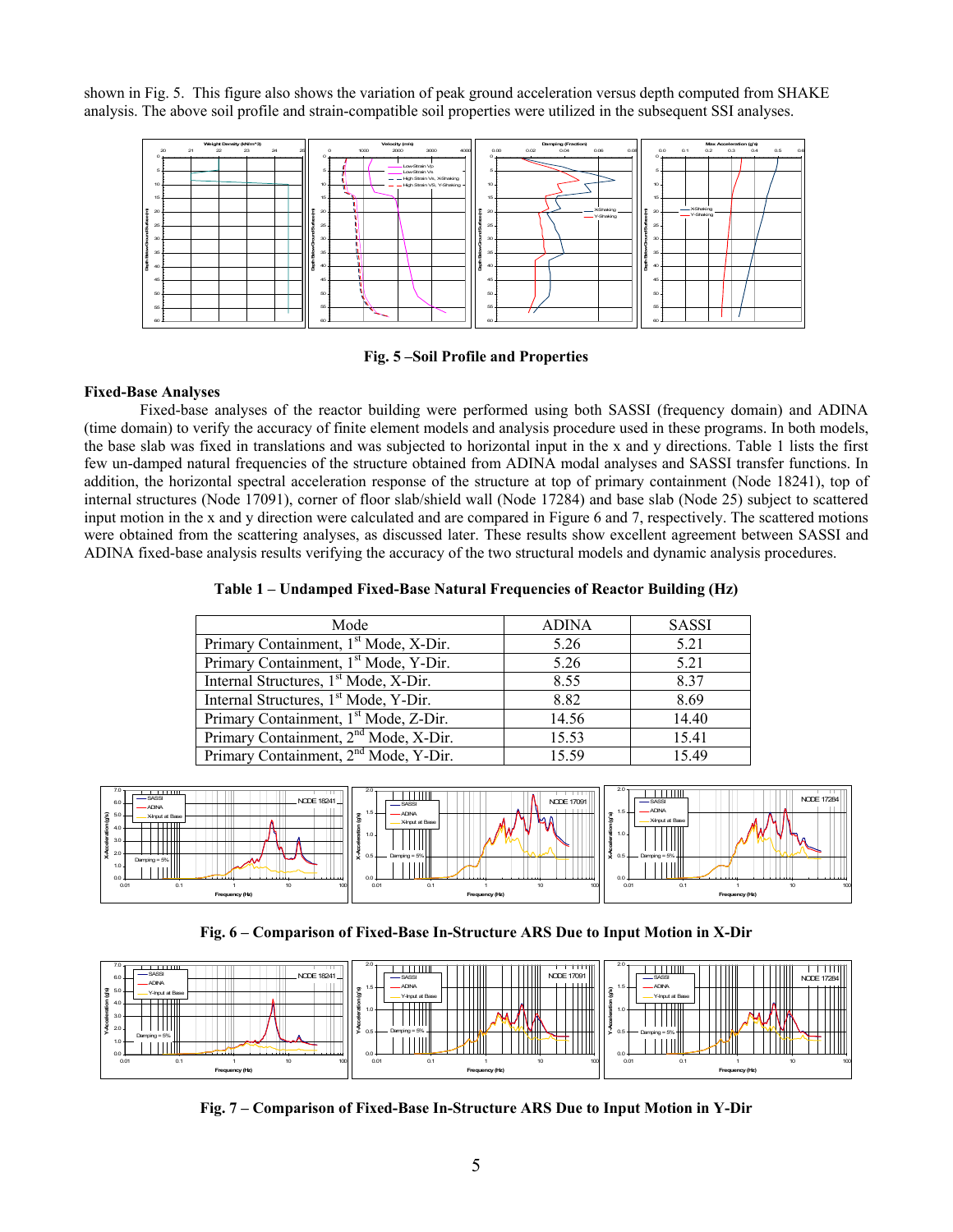### **Soil-Structure Interaction Analyses**

Baseline Solution: One-step analysis of the total SSI system of reactor building/foundation model was performed using SASSI. The structure and soil model are shown in Figure 3 and 5, respectively. The SSI model was subjected separately to input motion in the x and y directions, as shown in Fig. 4. The in-structure spectral acceleration response of the containment and internal structures were calculated at nodes 18241, 16262, 17091 and 17284 (see Fig. 3). In addition, the horizontal and rocking response of base slab were also calculated from the horizontal response at center of base slab (Node 25) and vertical response at corner of base slab (Node 203/225), respectively. The results obtained at top of structures include the effect of phasing on coupled horizontal and rocking response. The results of one-step SASSI analyses are presented in Fig. 10 and 11 for the x and y input, respectively, and considered the baseline solutions for validation purposes.

Foundation Impedance and Scattering Analyses: The subgrade dynamic impedance obtained from baseline analysis was used to restart SASSI with a new structural model consisting of the foundation cavity modeled with a rigid massless cylindrical shell, as shown in Fig. 8. This model was subjected separately to input motion in the x and y directions to compute the respective foundation scattering motions. Following this, the same model was subjected to unit amplitude harmonic forces applied in the x, y and z directions at the bottom center of base slab and the resulting forces and displacements at all foundation interaction nodes were calculated and used to calculate DFI functions.



Fig. 8 – SASSI Finite Element Models for Impedance/Scattering Analysis

DPFI Model Development and Validation: The distributed, uncoupled, frequency-dependent DFI functions developed above were linearized based on response of a simple damped oscillator to calculate DPFI model in terms of constant spring, mass and dashpot parameters (KMC). The linearization was based on least square method fit in the frequency range 0-10 Hz for all three directions. The DPFI model was then incorporated as boundary condition in the structural model of reactor building subjected to scattered motions developed above and analyzed in frequency domain using SASSI to obtain the response of the system. The results were compared with those of baseline solution for x and y input, respectively, to check the accuracy of impedance linearization.

Time Domain Analyses: The DPFI model and scattered motions were then incorporated in the structural model of reactor building and analyzed in time domain by ADINA using step-by-step integration method. The implementation of KMC consisted of first defining a set of ground nodes coincident with the interaction nodes and then coupling each set of interaction/ground nodes with a mass, dashpot and spring matrix element with uncoupled parameters in the x, y and z directions. The scattered motions in terms of displacement time histories were then imposed at all ground nodes. Because scattered motions represent the response of a rigid cavity, their incorporation in the ADINA model was greatly simplified by only specifying the translational and rotational scattered motions at a separate node coincident with the center of base slab (Node 25) and using constrained equations to couple it to all ground nodes. The results of the ADINA time-domain analyses are compared with those of baseline solution in Fig. 10 and 11 for x- and y-input, respectively.



**Fig. 9 – Schematic View of Application of DPFI Model and Scattered Motions in ADINA Structural Model**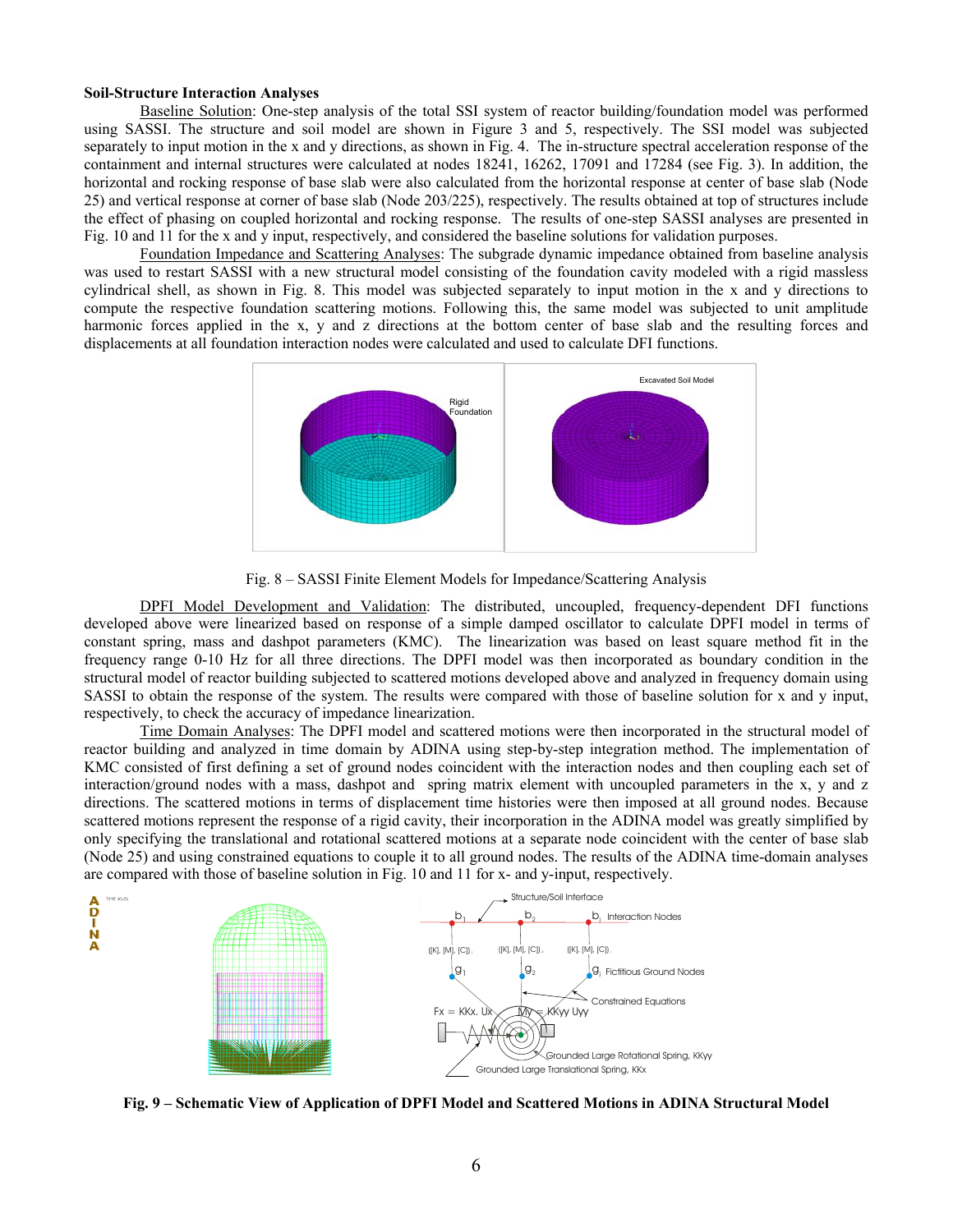

**Fig. 10 – Comparison of SSI In-Structure ARS Due to Input Motion in X-Dir** 



**Fig. 11 – Comparison of SSI In-Structure ARS Due to Input Motion in Y-Dir**